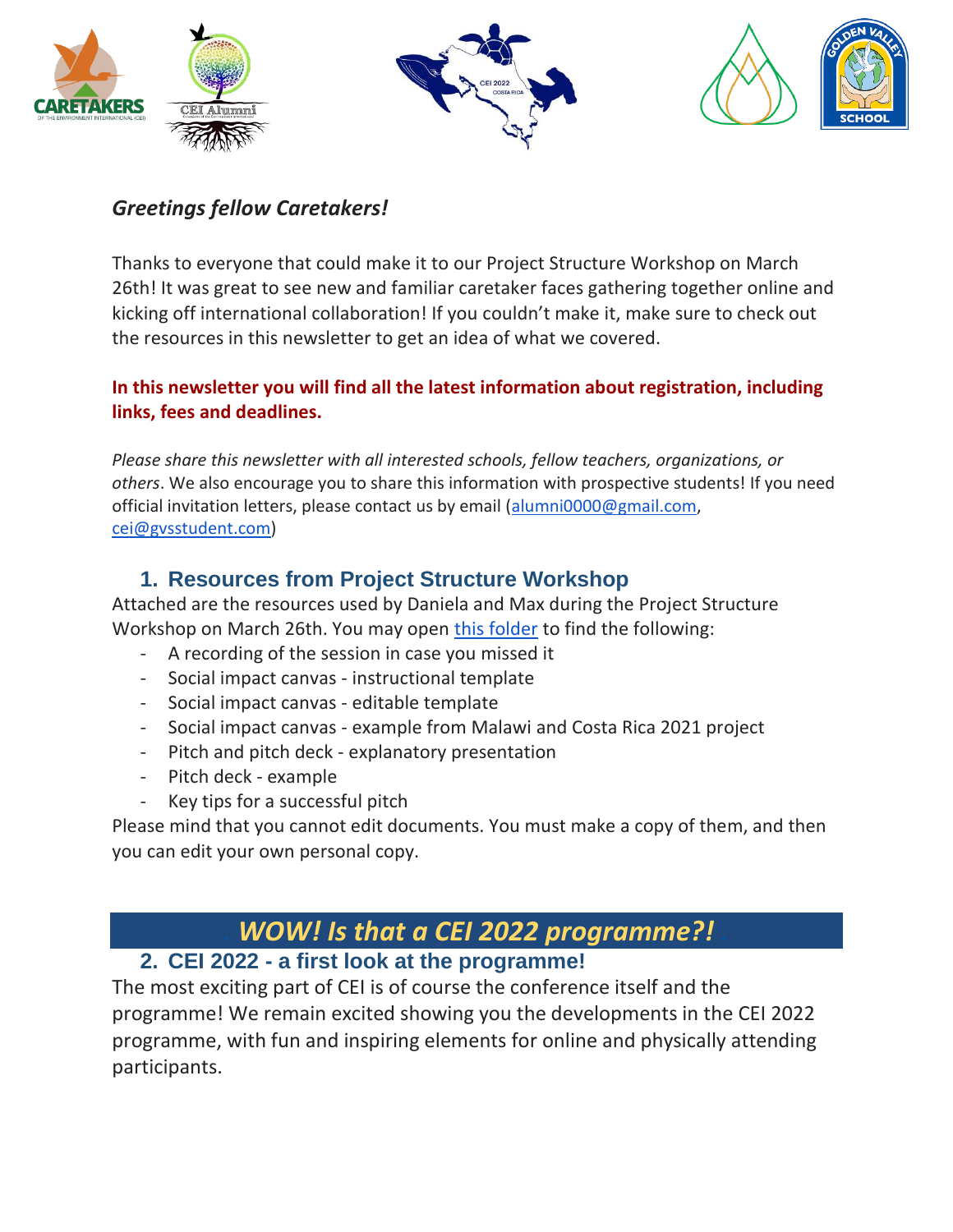





You can find the programme at the bottom of this page on the website <https://www.alumnicei.org/cei-2022-news>

Of course, the programme is a work in progress. As we get closer to July we will update it, add to it, confirm speakers and more. Stay tuned for updates!

# *. Registration is open! .*

# **3. Remember: Registration is open and deadlines are approaching!**

Using the link below, you can **register** for CEI 2022! Using this form means you confirm your attendance and commit to paying the appropriate conference fee. [https://docs.google.com/forms/d/1KH\\_zqTfLBfezB\\_awZ8Oz4ynp7bZB3iNRz9XlJo6C2YI/e](https://docs.google.com/forms/d/1KH_zqTfLBfezB_awZ8Oz4ynp7bZB3iNRz9XlJo6C2YI/edit) [dit.](https://docs.google.com/forms/d/1KH_zqTfLBfezB_awZ8Oz4ynp7bZB3iNRz9XlJo6C2YI/edit)

The link is also accessible through our conference website <https://www.alumnicei.org/cei-2022> and on social media.

# **Registration goes as following:**

- 1. Open the registration form and fill out the form. This requires submitting information about the composition of your delegation, your country, institution and more. You also indicate whether you will participate online or physically in Costa Rica.
- 2. Are you registering students? You are asked to download an Excel form, enter the details for all your delegation members and upload the completed form.
- 3. Make sure you read the participation statement and agree to its content before proceeding. It is posted on the CEI 2022 website, alongside all other relevant information (scroll down on the page) [https://www.alumnicei.org/cei-2022](https://www.alumnicei.org/cei-2022-news) [news.](https://www.alumnicei.org/cei-2022-news)
- 4. Select your preferred method of payment. You don't pay immediately! More info below.
- 5. Done! Send the form: you are now officially registered as a CEI 2022 participating delegation!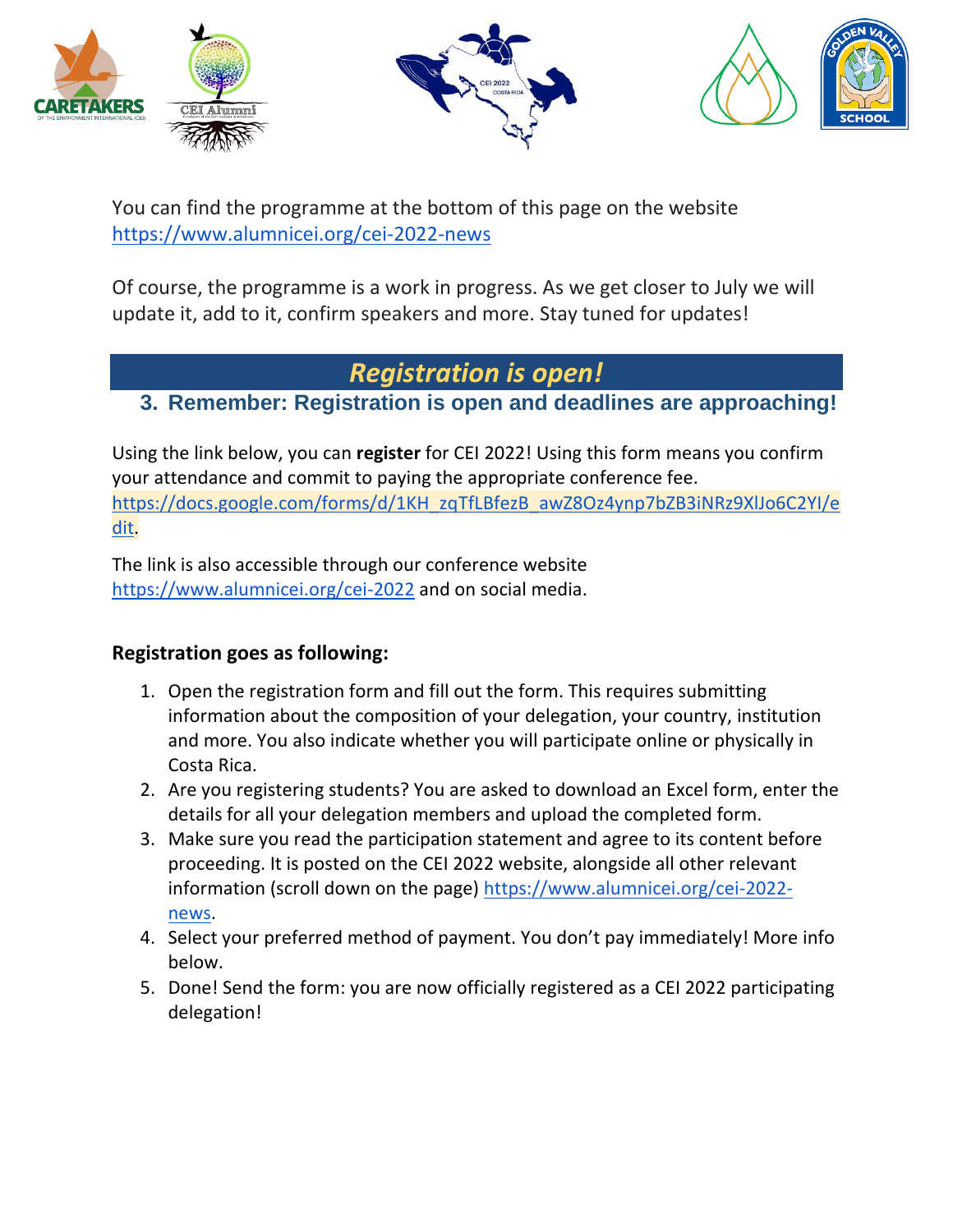





#### **Payment process**

- You don't pay immediately when you register. But: the time when you register determines the fee that is applicable (see below).
- The CEI 2022 team receives your registration form, including the overview of your delegation (the Excel sheet you uploaded).
- Based on the type of participation of your delegation (physically/virtually) the CEI 2022 team will make an invoice for the total registration fee of your delegation. They will send this invoice to you, so you can check if everything is correct.
- You can pay the fee using bank transfer or online payment, depending on your preference.
- After payment, you receive a receipt from the CEI 2022 team, so you have proof of payment for your personal/institution's administration.

# **Conference fees**

There are a few different fees, depending on how you attend the conference, when you register and if you want to receive a CEI 2022 gift bag, the 'swag bag'. The CEI 2022 team determines the total fees for your delegation based on the information you submit in the registration form.

| $ $ Type                                           | Cost                    | <b>Deadline</b>                     |
|----------------------------------------------------|-------------------------|-------------------------------------|
| Early bird international<br>physical attendance    | \$500                   | April 22nd (Earth Day)              |
| Regular international<br>physical attendance       | \$600                   | May 4th                             |
| Regular <b>virtual</b> attendance<br>with swag bag | $$10 + $95$ of swag bag | June 5th (World Environment<br>Day) |
| Regular virtual attendance<br>without swag bag     | \$10                    | June 5th (World Environment<br>Day) |

Note: the conference fee covers everything except for spending money. So hotel,

transportation, field visits, meals and other in-conference expenses are covered.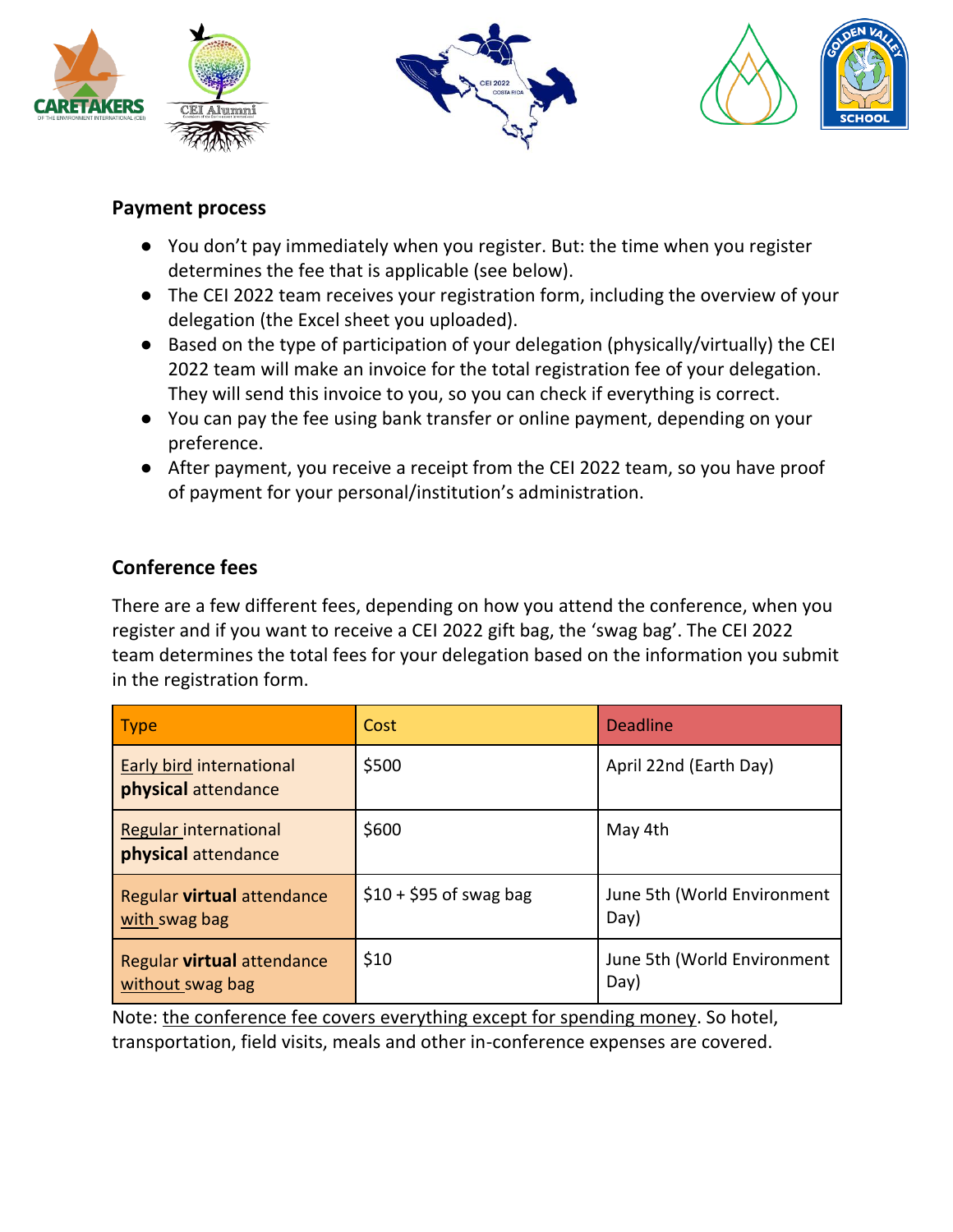





# **3. Next important dates**

Two important events are coming up!

#### Workshop 2: Projects for development

- We continue to support students developing their projects. In this workshop, CEI 2022 host Gerardo de Vega will teach participants about projects for development.
- Date and time: April 23rd, 8:00 am Costa Rica time

#### *Zoom information*

Topic: CEI 2022 Workshop: Projects for Development Time: Apr 23, 2022 08:00 AM Costa Rica

Join Zoom Meeting

<https://us02web.zoom.us/j/85462736525?pwd=aStwankrNGFjV1FlU1FFTld4QUgwZz09>

Meeting ID: 854 6273 6525 Passcode: cei2022

#### Workshop 3: Design Thinking

- Our last, not not least, workshop will be led by CEI 2022 host Georgina Grillo, who will talk to participants about design thinking and how to apply it to their projects.
- Date and time: May 28th, 9:00 am Costa Rica time

*The Zoom link for Design Thinking will be in the next newsletter*

# **4. Submission guidelines**

Since delegations are starting to get their deliverables sorted, we thought it would be helpful to share some [submission guidelines](https://docs.google.com/document/d/10o3VrH-Hjxni8elULqcsyH_Db73eotruoKEuRy4zZYs/edit) so that you can ensure you cover everything. If you have any questions or concerns, don't hesitate to let us know! [cei@gvsstudent.com](mailto:cei@gvsstudent.com)

# **6. Follow us on social media**

Don't forget we are actively posting updates, resources, and more on our website and social media channels. So please make sure to follow in order to stay up-to-date!